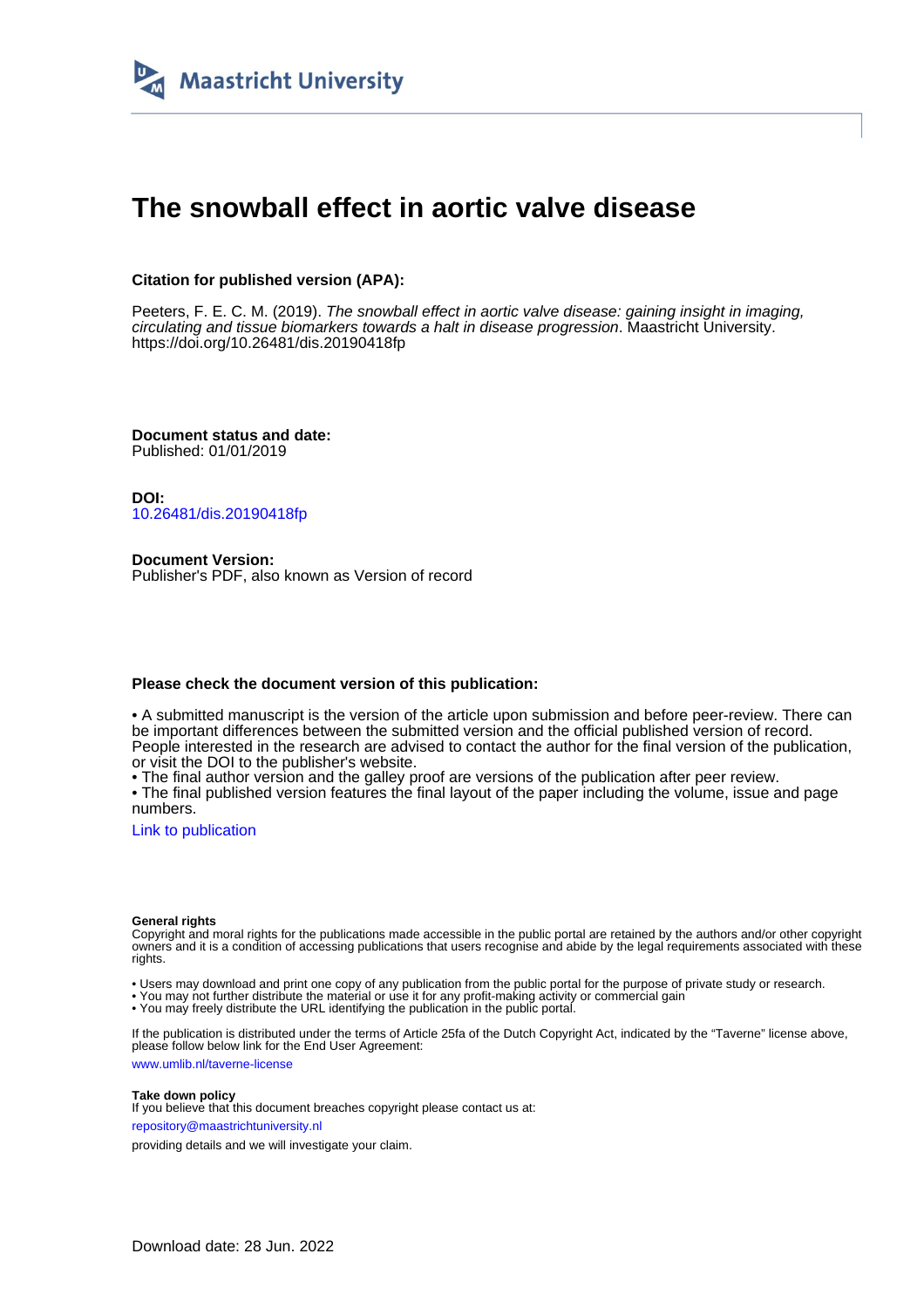# **SUMMARY**

Aortic valve stenosis (AS) is a complex disease, mostly seen in patients >65 years of age. In patients with a congenital valvular malformation, the bicuspid aortic valve, AS is commonly seen at younger ages though. Once present, progression of hemodynamic severity is common but variable and medical therapies halting or reducing the progressive course of the disease are lacking. Therefore, physicians monitor progression of the disease by repeated echocardiographic examinations, and upon progression to severe (symptomatic) AS, patients are referred for valve replacement. Improvement of our understanding of the underlying mechanisms and pathways influencing AS and its progression is of uttermost importance to develop multi-biomarker strategies for monitoring and prediction and to discover targets amenable to medical therapy. My thesis presents several aspects in the translational field to gain insight into AS.

Firstly, I focus on current knowledge of pathways involved in AS and provide a rationale for the involvement of matrix Gla protein (MGP), an anti-calcification protein, in the pathophysiology through interaction with BMP-2 and hydroxyapatite crystals (*Chapter 2*). In the following chapters, we provide a step forward in the understanding of MGP involvement in AS. Herein, we show that the inactive (uncarboxylated) form of MGP (a vitamin K dependent protein, thus dependent on the presence of vitamin K for full bioactivity) is present in valve tissue of patients with AS in regions surrounding macrocalcification. Moreover, histological evidence that uncarboxylated MGP is present in areas without macrocalcification is provided, suggesting its involvement in the starting process of microcalcification (*Chapter 6*). Additionally, as a counter-mechanism, I showed that inhibition of vitamin K action through treatment with vitamin K antagonists (VKA) is associated with calcification in *Chapter 3*. In *Chapter 4*, I present the first pilot study on vitamin K1 supplementation, showing decreased inactive MGP (and increasing active MGP), and subsequent successful decrease in progression of the calcium score in patients with AS. The last step in MGP understanding is presented in *Chapter 5*, which outlines the trial design of our trial supplementing vitamin K2 in patients with bicuspid AS. This study aims to provide additional information by integrating an advanced technique, 18F-sodium fluoride positron emission tomography, to show early effects of treatment with vitamin K2. More extensive studies are needed though to confirm the clinical impact of supplementation of vitamin K and with that, the impact of activated MGP on progression.

Secondly, imaging and circulating biomarkers aid in unraveling pathophysiology of AS and potential sex-related differences. In *Chapter 7*, we demonstrate differences in the dominant features of valvular tissue of males and females, being calcification in males and fibrosis in females. However, calcification activity, represented by 18F-sodium fluoride uptake, showed variable differences between sexes according to measurement methods. Subsequently, in *Chapter 8*, we show a difference in the expression of circulating biomarkers between females and males. Again, fibrosis biomarkers were higher in women, whereas calcification biomarkers showed a higher expression in men. Thereby, these results give direction to sex-related differences in dominant mechanisms in AS and pose the question as to whether we should adapt amenable targets according to sex. Future studies will have to unravel these aspects.

Circulating biomarkers may also aid in the future to discriminate between progressive and stable disease. In *Chapter 9*, I investigated the natural variability of several circulating cardiac biomarkers, NT-proBNP, BNP, troponin-T, troponin-I and ST2, in a group of patients with AS. Although well-powered studies should be performed to confirm the role of single or combinations of these circulating biomarkers in prediction of progressive disease, we provide a basis for interpretation of serial measurements in AS for the first time. Additionally, an integrated multibiomarker approach including circulating and imaging biomarkers merits further investigation.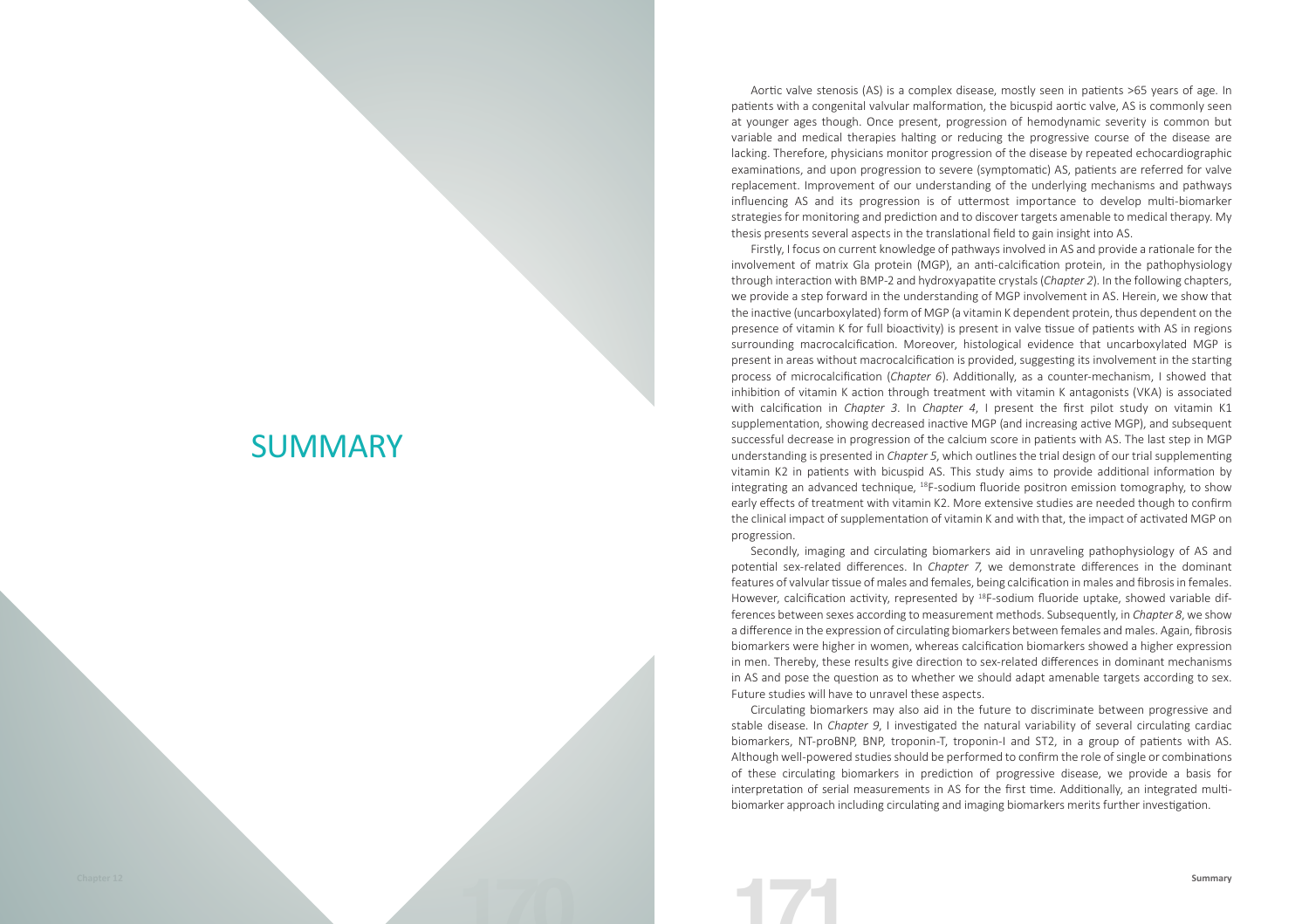In the last part of this thesis, I describe a patient group with bicuspid aortic valves and additional common vascular problem in this group; aortic dilatation and progression. Herein, it was found that clinical and echocardiographic parameters cannot predict progression of aortic dilatation by themselves to tailor follow-up strategies. These findings further support the concept of a multi-biomarker approach with integration of hemodynamic parameters and genetics in BAV patients as well. The road to a tailor-made follow-up is still long.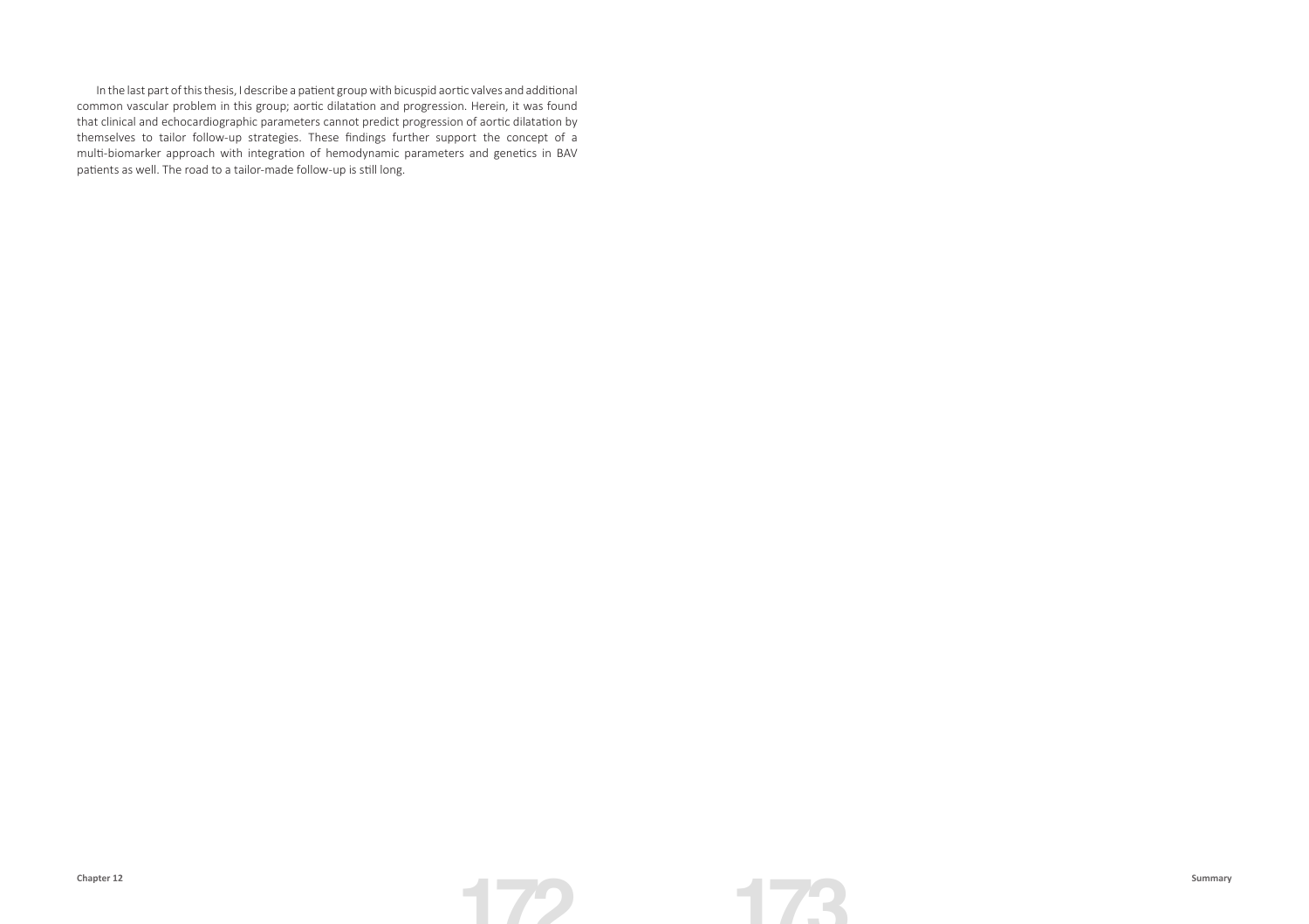## NEDERLANDSE SAMENVATTING

Aortaklepstenose (AS) is een complex ziektebeeld dat veel voorkomt, met name bij patiënten ouder dan 65 jaar. In patiënten met een aangeboren valvulaire malformatie, de bicuspide aortaklep, wordt aortaklepstenose echter vaak gezien op jongere leeftijden. Als aortaklepstenose eenmaal aanwezig is laat het vaak een progressief beloop zien. Dit beloop is zeer variabel en tot op heden bestaan er geen medicamenteuze therapieën om het ziektebeeld te remmen of te stoppen. Om progressie te monitoren worden in de klinische praktijk op geregelde tijdstippen echocardiografische onderzoeken uitgevoerd. Bij progressie naar een ernstige (symptomatische) aortaklepstenose wordt de patiënt vervolgens doorverwezen voor een (minimaal invasieve) klepvervanging. Het is van belang om de kennis omtrent de onderliggende pathofysiologische mechanismen die AS (progressie) bepalen te verbeteren, om zo strategieën met verschillende biomarkers (uit bloedonderzoek) te ontwikkelen voor monitoring en predictie. Bovendien kunnen daarmee nieuwe medicamenten gemaakt worden die op deze markers ingrijpen. Dit proefschrift beschrijft diverse aspecten in het translationele spectrum van onderzoek om inzichten bij aortaklepstenose te verbeteren.

In het eerste gedeelte van het proefschrift beschrijf ik de huidige kennis van betrokken mechanismen in aortaklepstenose. Hierbij wordt ook de mogelijke rol van een vitamine K afhankelijk proteine, matrix gla proteine (MGP) onderbouwd, dat ingrijpt op de BMP-2 cascade en hydroxyapatite kristallen en zo in zowel de beginnende als gevorderde fase van AS een rol zou kunnen spelen (*Hoofdstuk 2*). MGP komt voor in de inactieve en actieve vorm, en heeft vitamine K nodig om zijn functie uit te voeren. In de daaropvolgende hoofdstukken onderbouw ik de rol van MGP verder, door enerzijds aan te tonen dat er in klepweefsel niet alleen veel inactief MGP aanwezig is in de regio's rondom de verkalking, maar ook in regio's waar nog geen grove verkalking gezien wordt. Daarmee lijkt het een vroege marker van actieve verkalking, ook wel microverkalking genoemd (*Hoofdstuk 6*). Anderzijds laten we zien dat er een contra-mechanisme is; depletie van vitamine K door vitamine K antagonisten, en dus vermindering van de functie van MGP, is geassocieerd met verkalking (*Hoofdstuk 3*). Tenslotte volgen de eerste resultaten van een studie waarbij ik laat zien dat door vitamine K1 de verkalking van de klep in mindere mate verhoogd is ten opzichte van placebo, gemeten als calciumscore op computed tomography (CT). Parallel aan deze studie (beschreven in *Hoofdstuk 4*) loopt momenteel een studie die het effect van vitamine K2 bestudeert bij patiënten met een bicuspide aortaklep met aortaklepstenose door gebruik te maken van een geavanceerde techniek die calciumactiviteit in beeld kan brengen ("18F-natrium fluoride positron emission tomography" [PET]) (*Hoofdstuk 5*). In de toekomst zullen grotere studies moeten uitwijzen of het effect dat we zagen in *Hoofdstuk 4* ook het beoogde klinische effect heeft; namelijk het vertragen van de aortaklepstenose progressie en de daarmee gepaard gaande complicaties.

In het tweede gedeelte van dit proefschrift ga ik een stapje verder en onderzoeken we of er beeldvormende en circulerende biomarkers zijn die ons verder kunnen helpen om mechanismen en mogelijke geslachtsafhankelijke verschillen in aortaklepstenose te begrijpen. In *Hoofdstuk 7*  beschrijven we, door opnieuw gebruik te maken van de 18F-natrium fluoride PET en CT scan, dat calciumactiviteit variabel is en bij vrouwen vaker sprake is van fibrose als dominant proces, terwijl verkalking bij mannen het voorop staat. In *Hoofdstuk 8* bevestigen we dit verschil op basis van verschillen die we vinden in expressie van circulerende biomarkers. Deze resultaten wijzen in de richting van geslachtsafhankelijke verschillen in dominante mechanismen, en stellen ons voor de vraag of toekomstige studies andere "geslachtsafhankelijke" targets voor interventies zouden moeten onderzoeken.

Circulerende biomarkers kunnen ook van waarde zijn om progressieve ziekte van stabiele ziekte te onderscheiden. In *Hoofdstuk 9* heb ik de natuurlijke variatie van verschillende biomarkers (NT-proBNP, BNP, troponine T, troponine I en ST2) onderzocht in patiënten met aortaklepstenose.